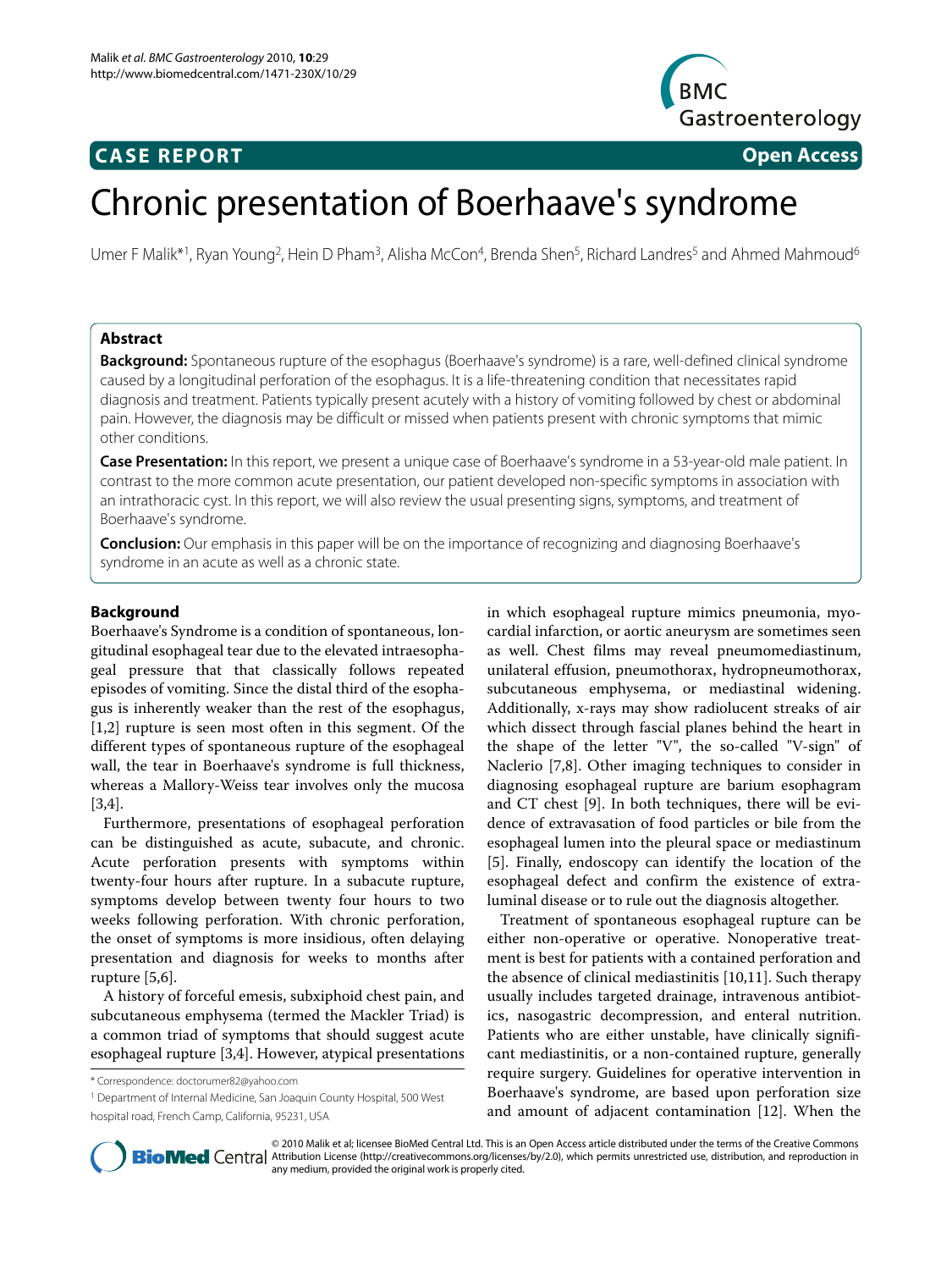rupture is larger than 1 cm with considerable mediastinal contamination, the recommended treatment is T-tube controlled esophagocutaneous fistula, which allows esophageal drainage and promotes healing of the surrounding structures. With amore severe case of rupture, thoracotomy with direct repair may be necessary. Less invasive techniques such as video assisted thorascopic surgery (VATS) [[13\]](#page-2-1), endoscopic clipping [\[14](#page-2-2)], and placement of endoluminal stents [[15](#page-2-3)] can serve as alternatives to thoracotomy.

# **Case Presentation**

A 53-year-old Caucasian male with a history of heavy nonsteroidal anti-inflammatory drug (NSAID) usage and chronic alcohol abuse presented to the emergency room with a four-month history of dysphagia, 45-pound weight loss, coffee-ground vomitus and upper abdominal pain. Physical examination was normal, except for nonspecific epigastric tenderness, as were routine laboratory studies including CBC, chemistries and liver function studies. Although chest X-rays showed only mild perihilar consolidation, esophagogastroduodenoscopy (EGD) confirmed the presence of a large, intrathoracic, cystic structure, partially filled with necrotic debris, arising from a large entry orifice just above the gastroesophegal junction. Computed tomography (CT) of the chest demonstrated bilateral pleural effusions, pneumomediastinum, and a 6.7 cm diameter, fluid-filled diverticulum extending from the esophagus into the posteromedial left hemithorax, Fluoroscopy, performed during injection of barium through a nasogastric tube positioned in the distal esophagus, showed contrast extravasation from the distal esophagus into this cavity in the left chest.

The patient was treated with targeted drainage, intravenous antibiotics, nasogastric decompression, and enteral nutrition. However, he became septic two days after the EGD, and required emergency thoracotomy with distal esophagectomy following several days later. After ashort term of ventilator support and parenteral nutrition, he was weaned off of fboth, and was discharged with a PEG tube for enteral feedings, and is currently being evaluated for esophagostomy reversal.

## **Conclusion**

While a spontaneous esophageal rupture usually presents in an acute setting, it can also present in a subacute or chronic manner as well. Similarly, though patients usually have symptoms of vomiting, chest pain, tachycardia, and tachypnea, a patient with Boerhaave's Syndrome may also present with non-specific complaints and no major physical findings. Due to this diverse range of presentations, the diagnosis of Boerhaave's Syndrome can be difficult, and effective treatments are often delayed. Thus, the diagnosis of Boerhaave Syndrome must be considered in

any clinical setting in which a patient presents with a highly suspicious history with or without specific complaints.

# **Consent**

Written informed consent was obtained from the patient for publication of this case report and accompanying images. A copy of the written consent is available for review by the Editor-in-Chief of this journal.

#### **Competing interests**

The authors declare that they have no competing interests.

#### **Authors' contributions**

UFM was involved in writing, reviewing and editing the manuscript. He was the corresponding author who drafted the initial article. He also finalized the manuscript. RY was involved in writing, editing and reviewing the manuscript. HDP reviewed and edited the manuscript. AMC: was involved in initial writing and editing of the manuscript. BS: was involved in writing, gathering and organizing pictures and final editing of the manuscript. RL was the chief gastroenterologist involved with the case. He also reviewed, edited and finalized the manuscript. AM was the chief of surgery and attending involved with the case. He also reviewed and finalized the manuscript.

#### **All authors read and approved the final manuscript**.

#### **Author Details**

1Department of Internal Medicine, San Joaquin County Hospital, 500 West hospital road, French Camp, California, 95231, USA, 2Department of Anesthesiology, University of California at Davis, Sacramento, California, 95817, USA, 3Department of Cardiothoracic surgery, University of Texas Health Sciences Center in San Antonio, Texas, 78229-3901, USA, 4Saint George's School of Medicine, Grenada, West Indies and Department of Internal Medicine, San Joaquin County Hospital, 500 West hospital road, French Camp, California, 95231, USA, 5Department of Gastroenterology, San Joaquin County Hospital, 500 West hospital road, French Camp, California, 95231, USA and 6Department of Surgery, San Joaquin County Hospital, 500 West hospital road, French Camp, California, 95231, USA

#### Received: 16 July 2009 Accepted: 12 March 2010 Published: 12 March 2010

#### **References**

- <span id="page-1-0"></span>1. Blackbourne L: Surgical Recall**.** Maryland: Lippincott Williams & Wilkins; 2006.
- <span id="page-1-1"></span>2. Korn O, Oñate JC: "Anatomy of the Boerhaave syndrome."**[.](http://www.ncbi.nlm.nih.gov/entrez/query.fcgi?cmd=Retrieve&db=PubMed&dopt=Abstract&list_uids=17263979)** Surgery 2007, 141(2):222-28.
- <span id="page-1-2"></span>3. Rochford M, Kiernan TJ: "Images in emergency medicine, Boerhaave's syndrome (spontaneous esophageal rupture)."**.** Ann Emerg Med 2007, 49(6):746-77.
- <span id="page-1-3"></span>4. Griffin SM, Lamb PJ: "Spontaneous rupture of the oesophagus."**.** Br J Surg 2008, 95(9):1115-20.
- <span id="page-1-4"></span>5. Lin WC, Chen JD: "Boerhaave syndrome with atypical clinical presentations diagnosed by computed tomography."**.** Zhonghua Yi Xue Za Zhi (Taipei) 2002, 65(1):45-8.
- <span id="page-1-5"></span>6. Duncan M, Wong R: "Esophageal emergencies: things that will wake you from a sound sleep."**[.](http://www.ncbi.nlm.nih.gov/entrez/query.fcgi?cmd=Retrieve&db=PubMed&dopt=Abstract&list_uids=14696296)** Gastroenterology Clinics of North America 2003, 32:1035-1052.
- <span id="page-1-6"></span>7. Naclerio's V Sign1: Signs in Imaging, Sinha R Radiology**.** 2007, 245:296-297.
- <span id="page-1-7"></span>8. Onyeka WO, Booth SJ: Boerhaave's syndrome presenting as tension pneumothorax**.** Journal of Accident & Emergency Medicine 1999, 16:235-236.
- <span id="page-1-8"></span>9. Fadoo F, Ruiz DE, Dawn SK, Webb WR, Gotway MB: "Helical CT esophagography for the evaluation of suspected esophageal perforation or rupture."**.** AJR Am J Roentgenol 2004, 182:1177-79.
- <span id="page-1-9"></span>10. Sanderson R: "Spontaneous Rupture of the Esophagus, Report of survival without Surgical Management."**.** American Journal of Surgery 1965, 19:506-508.
- <span id="page-1-10"></span>11. Amir Al, et al.: Scand J Gastroenterol 2004, 39(5):418-22.